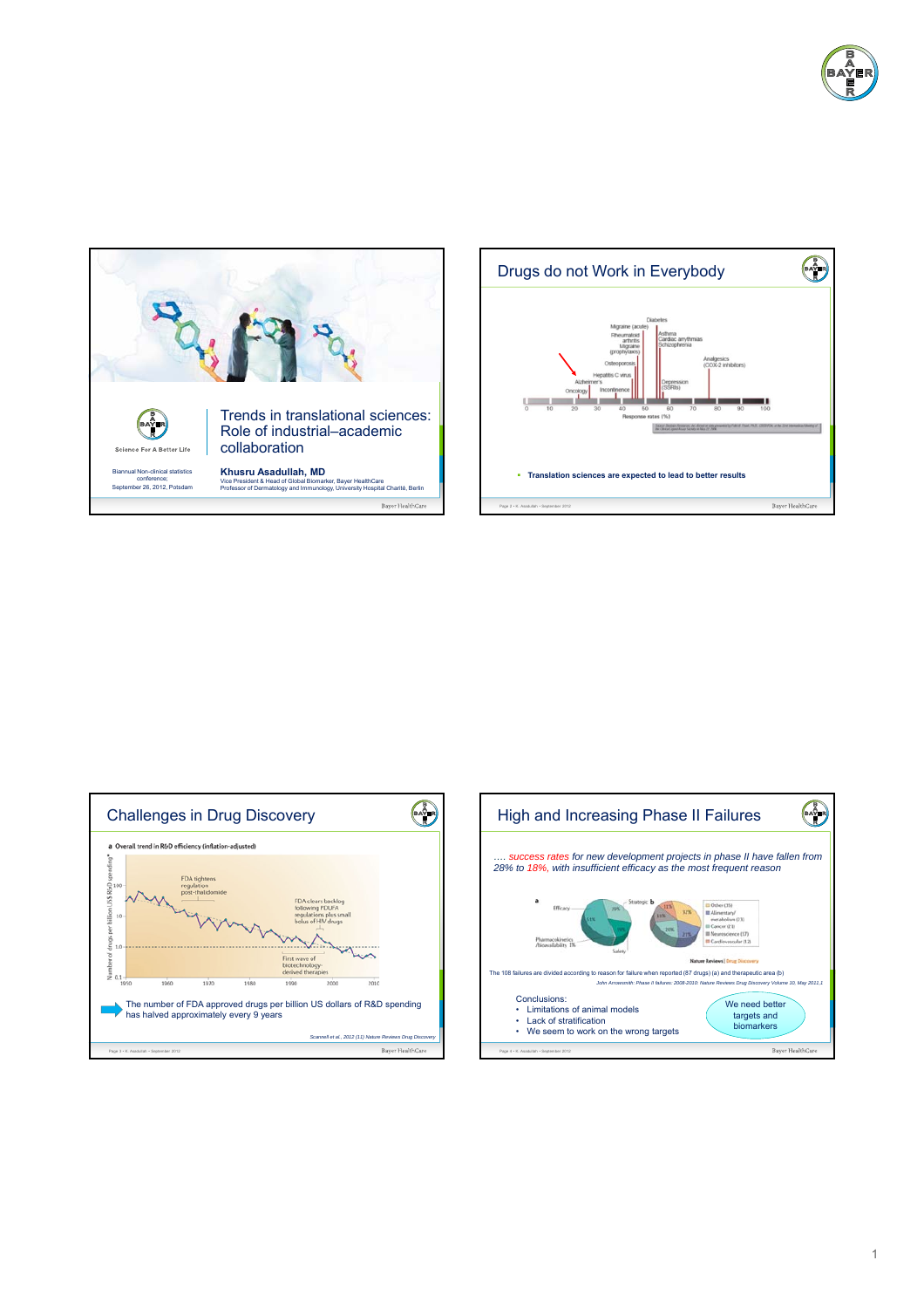







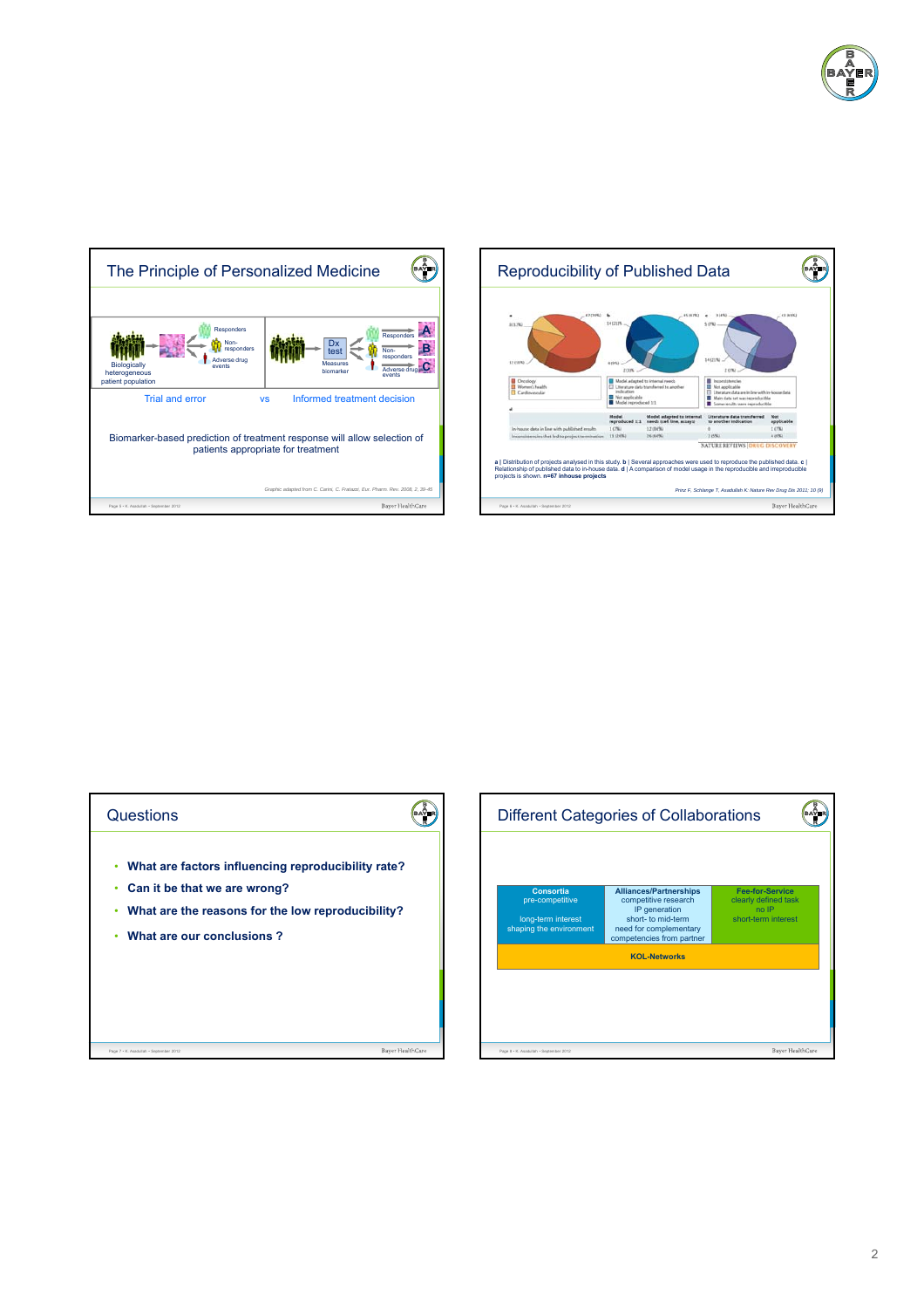







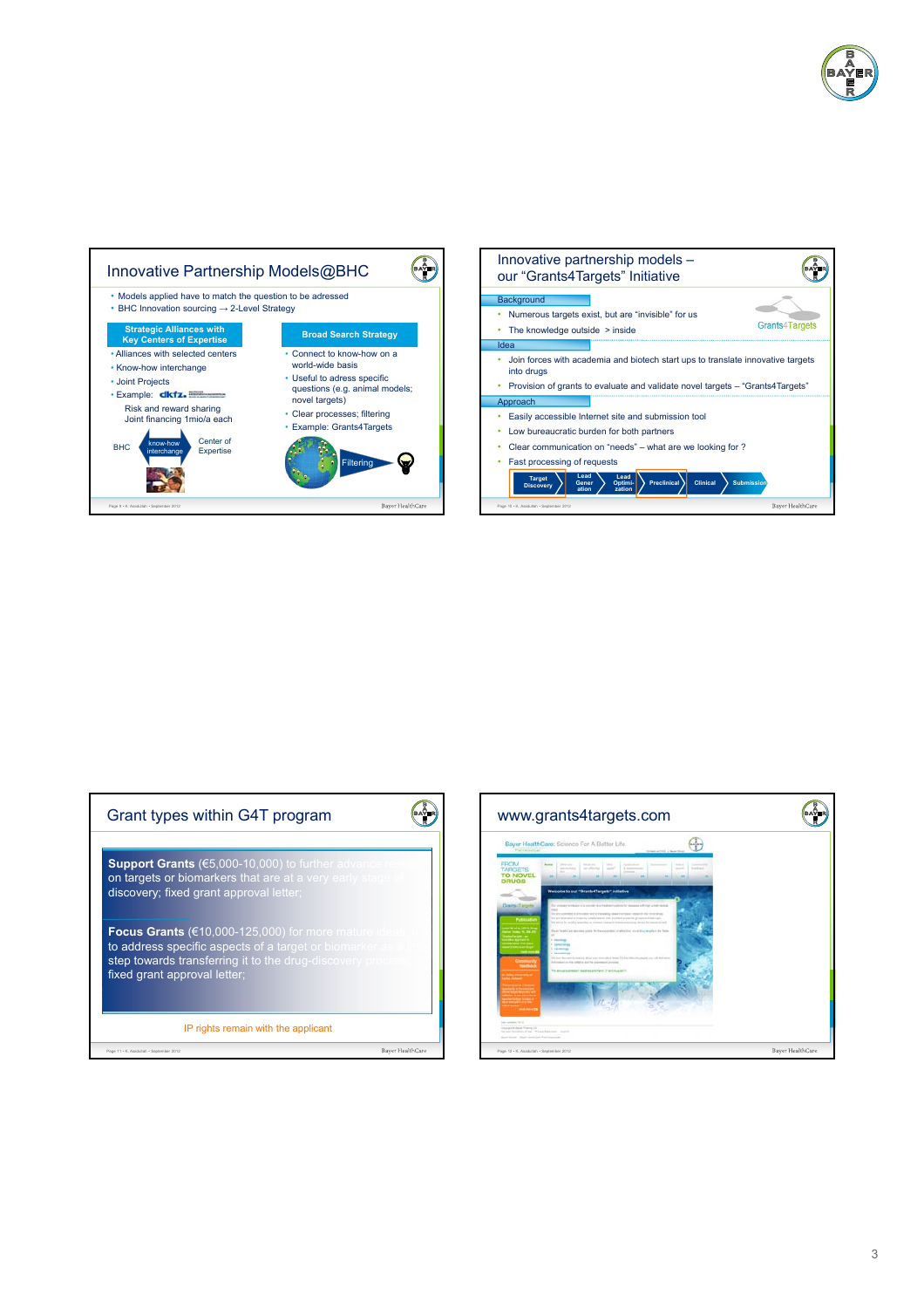





![](_page_3_Figure_3.jpeg)

![](_page_3_Figure_4.jpeg)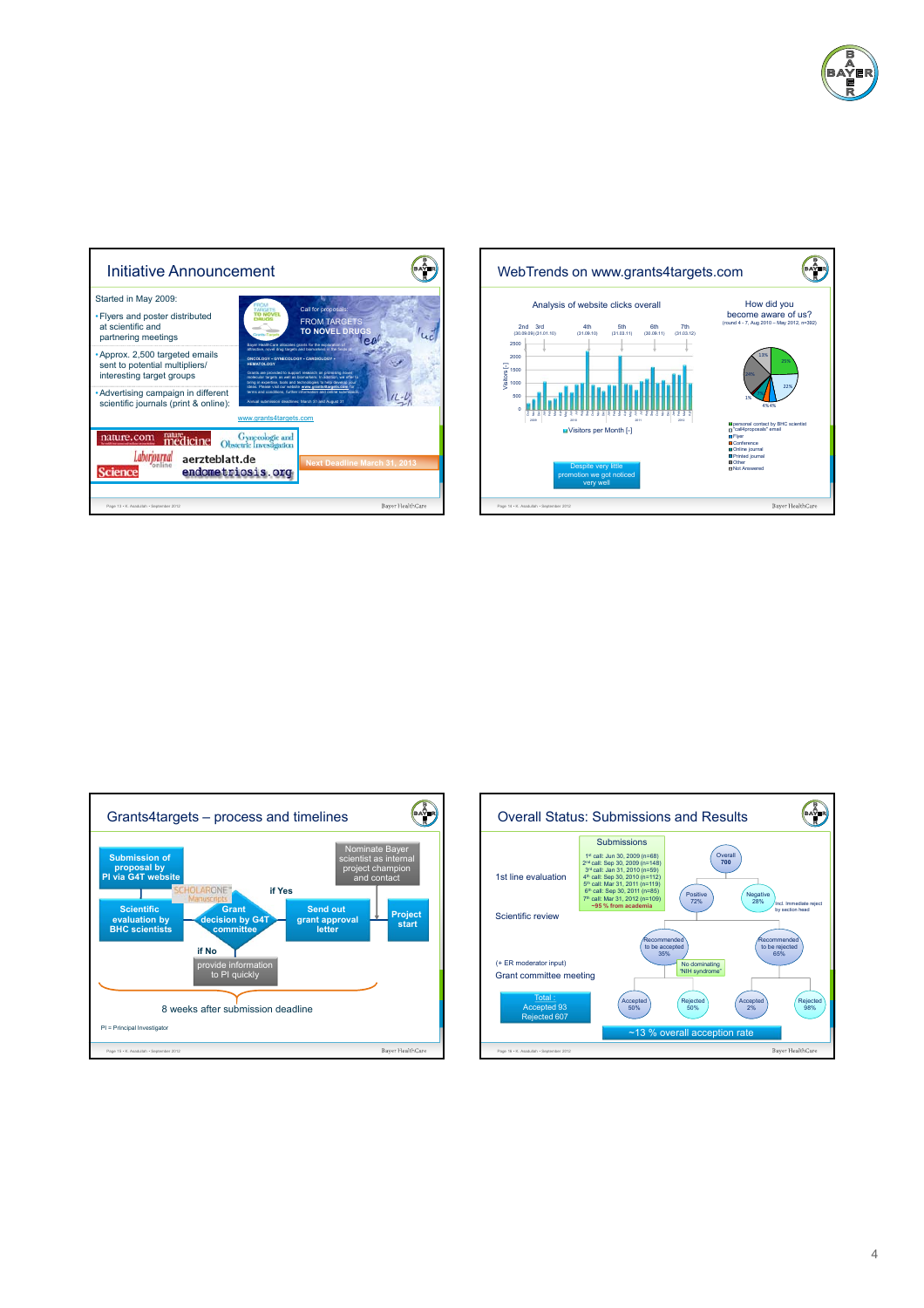![](_page_4_Picture_0.jpeg)

![](_page_4_Figure_1.jpeg)

![](_page_4_Figure_2.jpeg)

![](_page_4_Figure_3.jpeg)

![](_page_4_Figure_4.jpeg)

5